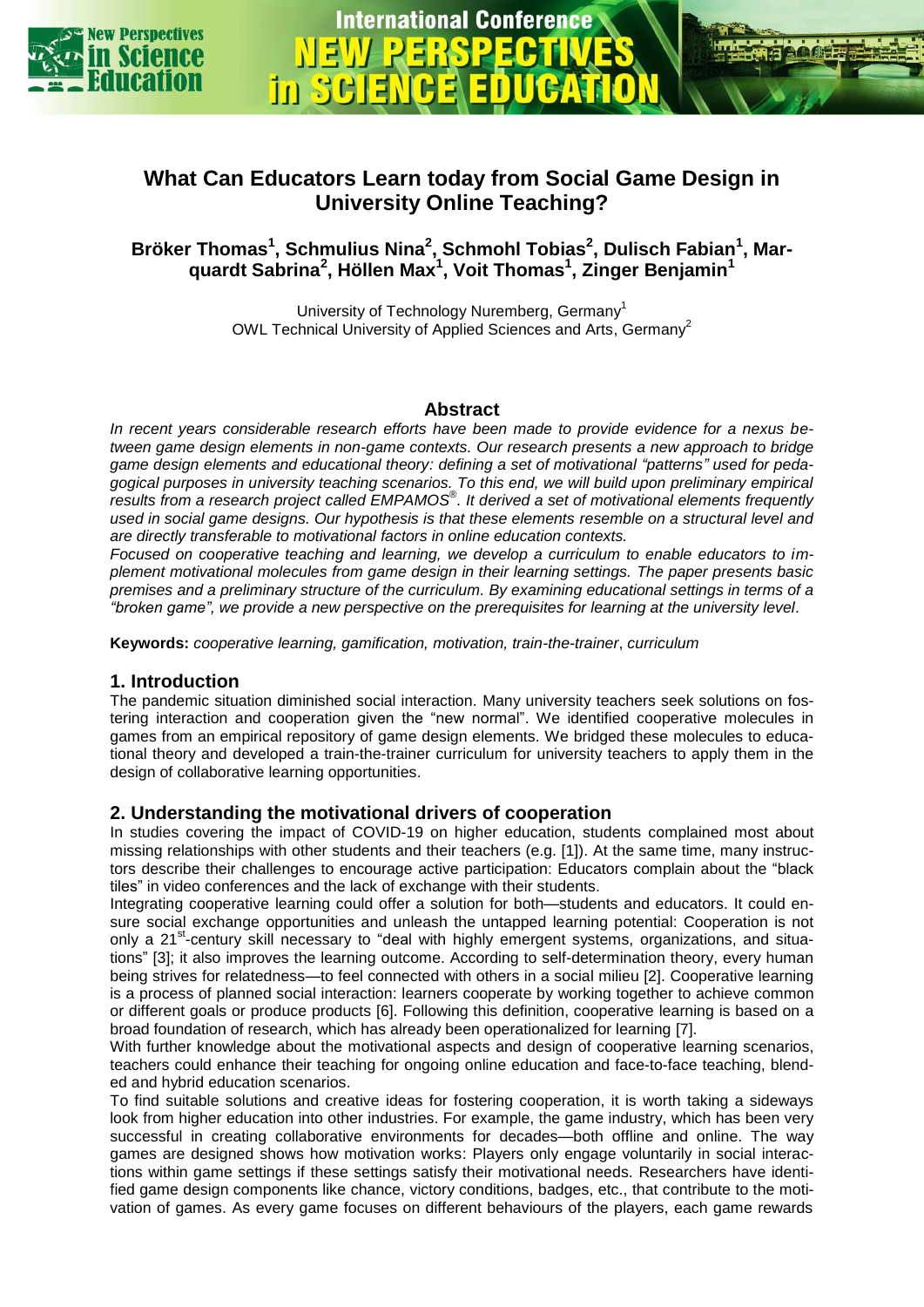

### different achievements. For example, a game like *Memory*® rewards short-term memory performance while *Chess* relies on strategic thinking.

**International Conference** 

It is, therefore, natural that researchers have investigated how to transfer motivating factors from games to non-game domains [5] by identifying design principles and game elements [9]. Others have connected such principles to learning [10]. Our research shows how game design elements can be tied to didactically successful solutions and educational theories: The game design elements and patterns we could recognize in games as cooperative elements show similarities with the structure of didactic scenarios. Both use concepts and definitions that can be found in terms of educational science. Identifying those terms is building bridges between games and educational sciences. The results can be used to design motivational environments for collaborative learning. The results can be used to design motivational environments for collaborative learning. We embedded them into a curriculum to enable educators to understand cooperation's motivational and educational basics.

## **3. Games as a motivational base for learning**

The project EMPAMOS<sup>®</sup> deciphers the "motivational DNA" of social games. Following an empirical approach, it has described more than 100 game elements as a pattern language. Voit et al. [11] derived from a dataset of 8,300 games and about 50,000 connection descriptions on how game designers combine these elements using machine learning algorithms. The resulting database contains quantitative information about the game elements, their combinations and a qualitative description of the semantic relation of each element connection. The database is accessible via a deck of cards and an application based on artificial intelligence (AI). The cards support users to identify gameful factors in their non-game domains. Then they can use the AI to recommend complementing game elements.

We used a two-step approach to identify the game elements that form cooperative molecules. First, we explored the pool of game elements using quantitative data analysis. Based on game elements that cover cooperation in games, we used the AI recommendations to gather adjacent elements. The limits to creating a molecule were between five and at least three game elements. After the datadriven and correlative assembly of molecules, we used the qualitative description of the elements' relations to validate and describe the molecules, resulting in a set of 18 hypotheses of cooperative molecules. The following example should help to illustrate this procedure:

A molecule called *Synergistic Roles* is described this way: *"Every player has action points according to his/her special role in the game. The players have to combine their action points to be able to perform joint actions"*. The initial game element of this molecule was *Cooperative Gameplay*. Further factors were explored using the AI recommendations. The resulting pieces were then selected using the qualitative semantic descriptions of the connections. The AI again recommended different game elements that specify how roles can act in games. The game element *Role* is a possible route to a solution: different roles can contribute to a joint goal and thus foster cooperation. However, this combination does not define an interpretable solution without further clarification on how the Role can contribute. A sensible solution is the distribution of *Activity Points* according to the different *Roles* of the players.

### **4. Bridging game molecules to educational research**

As described before, the cooperative molecules are composed of individual game design elements, which repeat themselves from molecule to molecule. The elements contain terms belonging to the field of educational science, like *action*, *role*, or *resource*. These terms represent certain concepts, definitions, or assumptions in educational science, which play a role in didactic scenarios for cooperative learning. By connecting the elements with their definitions from educational science, bridges are built from games to educational theory. Automatically the molecules ultimately comprise a practice-oriented didactic guide for designing cooperative learning environments.

The starting point to include the individual elements and didactic results into one learning theory we started from the question of the status quo in higher education: As education is transforming worldwide, the future goal of education in universities is to prepare students to "deal with highly emergent systems, organizations and situations" [3], requires students "to develop curiosity, imagination, vision, resilience and self-confidence, as well as the ability to act in a self-organized manner" [3]. Here, the role of the educator shifts towards a guide or coach [12], where all participants share their knowledge voluntarily [13]. This can be linked particularly well to the concept of Situated Learning and reminds us of the voluntary and self-organized activities in games. Situated learning ties in "to a high degree with forms of self-organized study" and "especially those associated with interpersonal interaction, social exchange, and cooperative forms of problem-solving" [14].